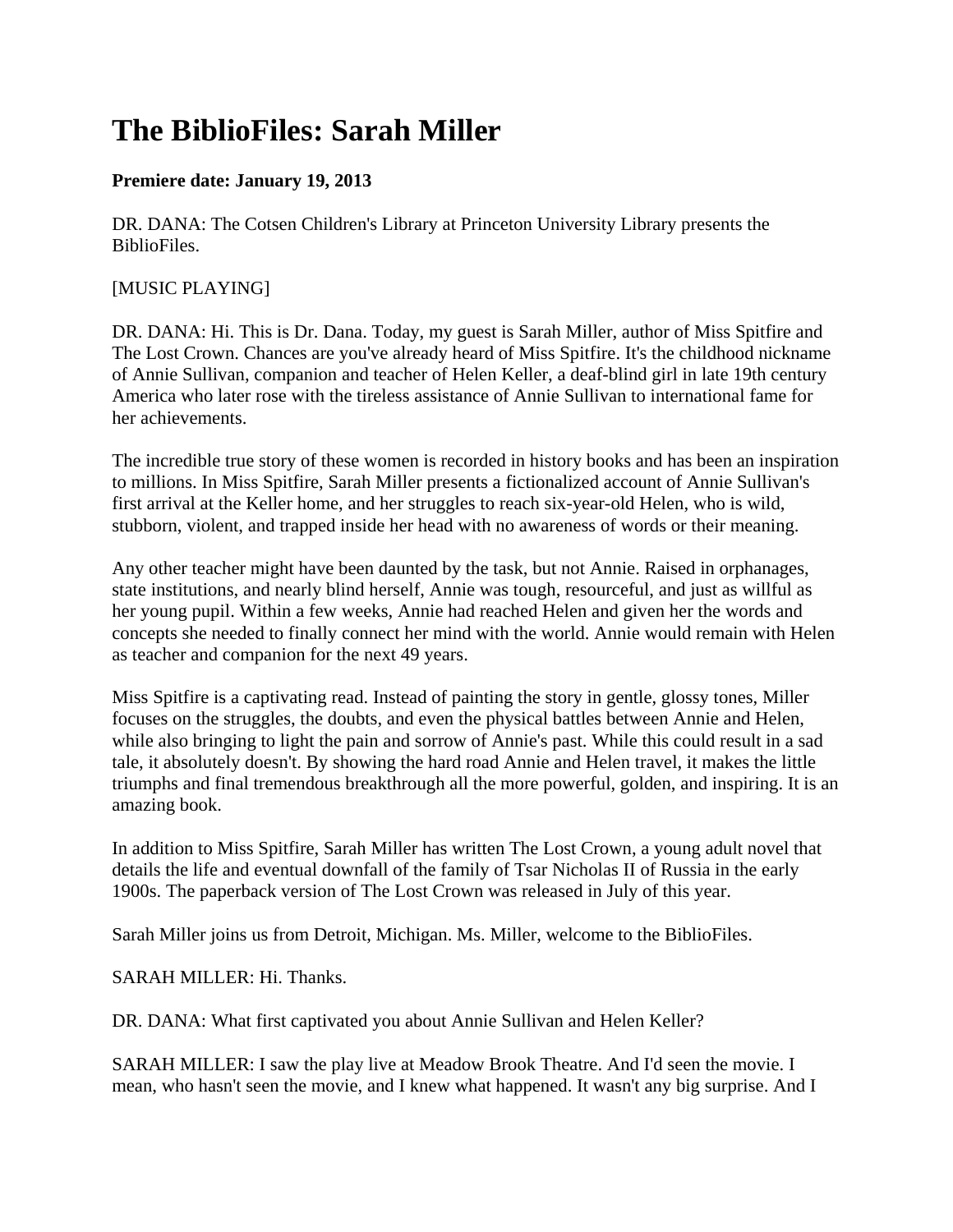can't tell you why because I don't know, but seeing it live, for some reason I finally understood what the big deal was for Helen Keller, was that there was no voice in her head.

And I think it's just that one realization that struck me so hard. Because you can't even imagine that, really. Because you need words, mostly, to imagine that. And I think going from there, there was also another kind of realization that led me to be a linguistics major after seeing that play, was that everybody has a Helen Keller moment. But you're usually, I don't know, what, six, seven months old maybe, when you figure out what words mean.

So the concept was, I guess, that once completely foreign and, wow, I'd never thought of that before. And yet, something I myself and everybody else has done, has realized. And from there I just got really caught up in learning about Helen, and from there it all snowballs into Annie Sullivan. And I was pretty much on my way.

Although, I didn't know that I wanted to write a book, I just have a habit when I get captivated by something, I dive in and learn all I can. And, eventually it occurred to me, I could do something with all of this idle research. And that's kind of how it happened.

DR. DANA: Was it daunting to write about these two titans of inspiration?

SARAH MILLER: It was a little. Yeah. You wonder, what are people who really love these people already-- what are they going to think? But that was kind of a abstract notion at the time. Because I wasn't in touch. It was different, for example, with The Lost Crown. I was involved for a lot of years with an online discussion forum where people just every day check in and talk about this history and these people that they love. So I knew exactly what those people were thinking all along.

But it was easier because it was more abstract with Helen and Annie. You wonder, are these people going to feel familiar to people who already, in a sense, know them. But you do the best you can. And if they feel familiar to me, from having read what I've read, that's the best I can do and hope that other people feel the same way and recognize the same people in the same words.

DR. DANA: Annie communicates with Helen through fingerspelling. And in the book, you describe it, it's basically one hand on top of the other spelling out the words. Did you try fingerspelling yourself?

SARAH MILLER: I am fingerspelling nervously right this minute. That was one of the first things I did after I saw that play, was re-recall how to fingerspell. Because I'd learned in elementary school. They taught us how to do Braille in first grade on Styrofoam meat trays with toothpicks or something. So I had a basic understanding. But, yeah, for the last 12 years or so, people will occasionally look at me like, what she's doing? Oh, I'm just apparently talking to myself with my hand, which is a little bit silly.

DR. DANA: Many people don't realize that, at first, there were some real physical struggles between Annie and Helen. I wonder if you might be willing to read a passage that illustrates this.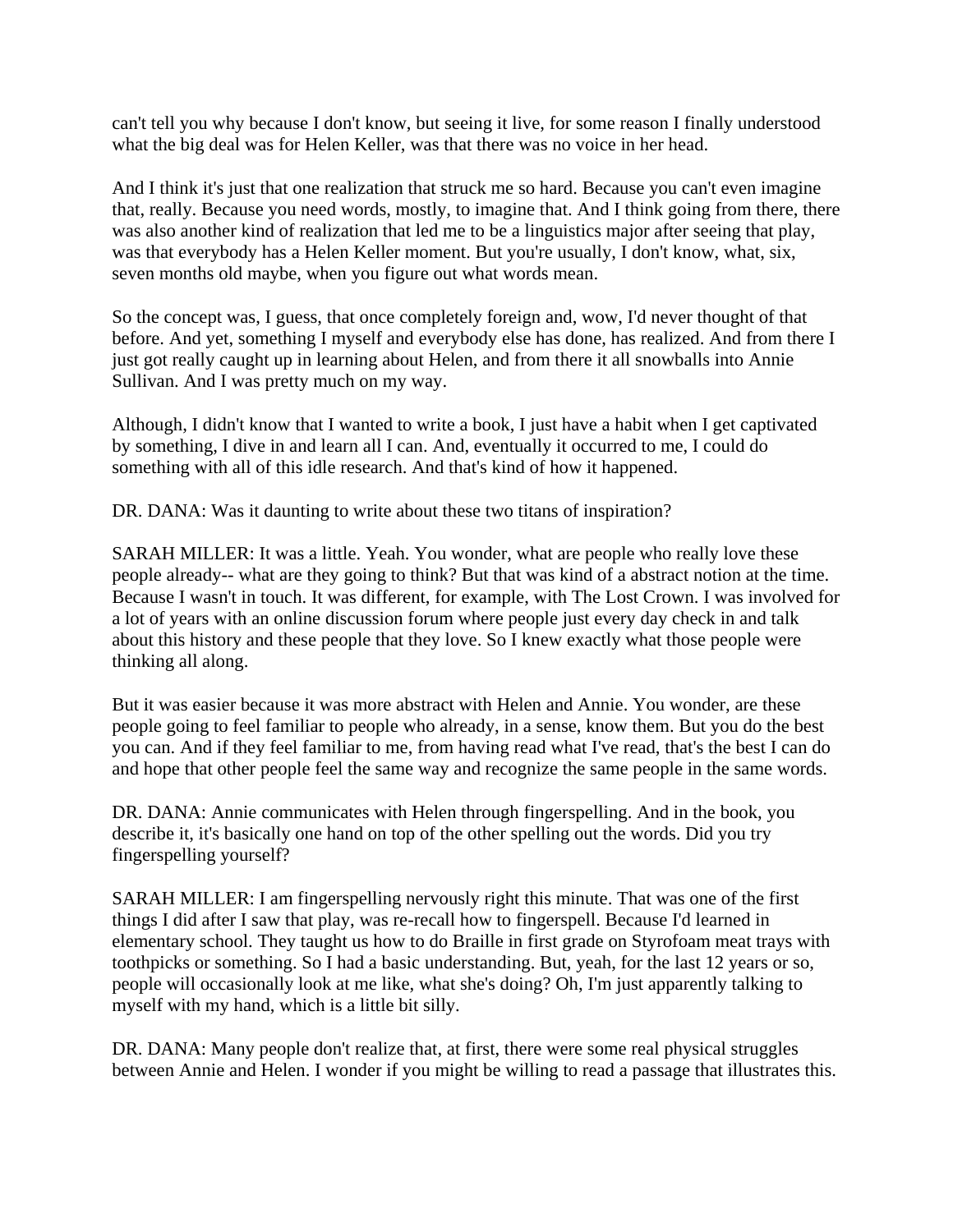SARAH MILLER: I can do that.

DR. DANA: I'll introduce the passage by saying that this is only one of many fights Annie has with Helen as she attempts to reach her and teach her the connections between objects and the words she is spelling into Helen's hand.

SARAH MILLER: "Armed with a bit of cake, I go downstairs to fetch Helen. I find her in the parlor, rocking a much-abused rag doll in little Mildred's cradle. She moves the cradle with the same fervor she showed the butter churn two mornings ago. If the poor doll had a brain, it'd be addled into cottage cheese by now. Thinking to appease her, I put the hunk of cake into Helen's right hand and grasp her left one to lead her up the steps.

God above! You'd think I'd tried to drag her up by her toes, the way she fusses-- clawing, kicking, and finally going limp and dangling by an arm.

'That's enough of that,' I growl, releasing her hand. She drops like a sack of coal and scuttles back to the parlor. Hot on her heels, I follow and grab her by the arm. She twists and gropes for anything-- cradle, doorframe, banister-- to brace herself against, but it does her no good. When we reach the stairs, I stop only long enough to hoist her up under my arm, balance her against my hip like an upturned baby, and haul her up the steps.

I plunk her, panting, into the chair and spell s-i-t. I tap her hand, but she refuses to repeat the word back to me. More to my surprise, after her tussle over the trip upstairs, she doesn't move at all.

'Is it the silent treatment, then?' The absurdity of the question hits me, and I laugh aloud. 'Be a silent witch if you want. I can do the talking for both of us.' I suppose it's every bit as absurd of me to speak aloud to her. Ridiculous or not, I can't see the use in muzzling myself for hours on end simply because she can't hear. Besides, I've never been inclined toward holding my tongue.

Guiding her movements, I make Helen feel the doll with one hand as I try to spell the word into the other. She yanks her closed fist away, shoving it into her lap. I slap my own hand over her clenched fingers and pull her arm toward me.

I hear the sound before I understand what's happening.

Thwack!

The table topples onto its side, spilling my lesson over the floor. Helen's booted foot swings gaily in the space where the table stood. As usual, she doesn't smile, but a hint of smugness plays across her face. I don't care for it in the least. *I will if I want to, and I won't if I don't*, that look says-- the very thing I said the first teacher who tried to command me.

I give her a wry half smile as my hand lands on her ankle with a snap. 'If I didn't know better, I'd think my teachers had sent you to avenge them,' I tell her, stilling her boot and resisting the temptation to squeeze until I hear the shoe leather creak. 'Think you can get the better of me, do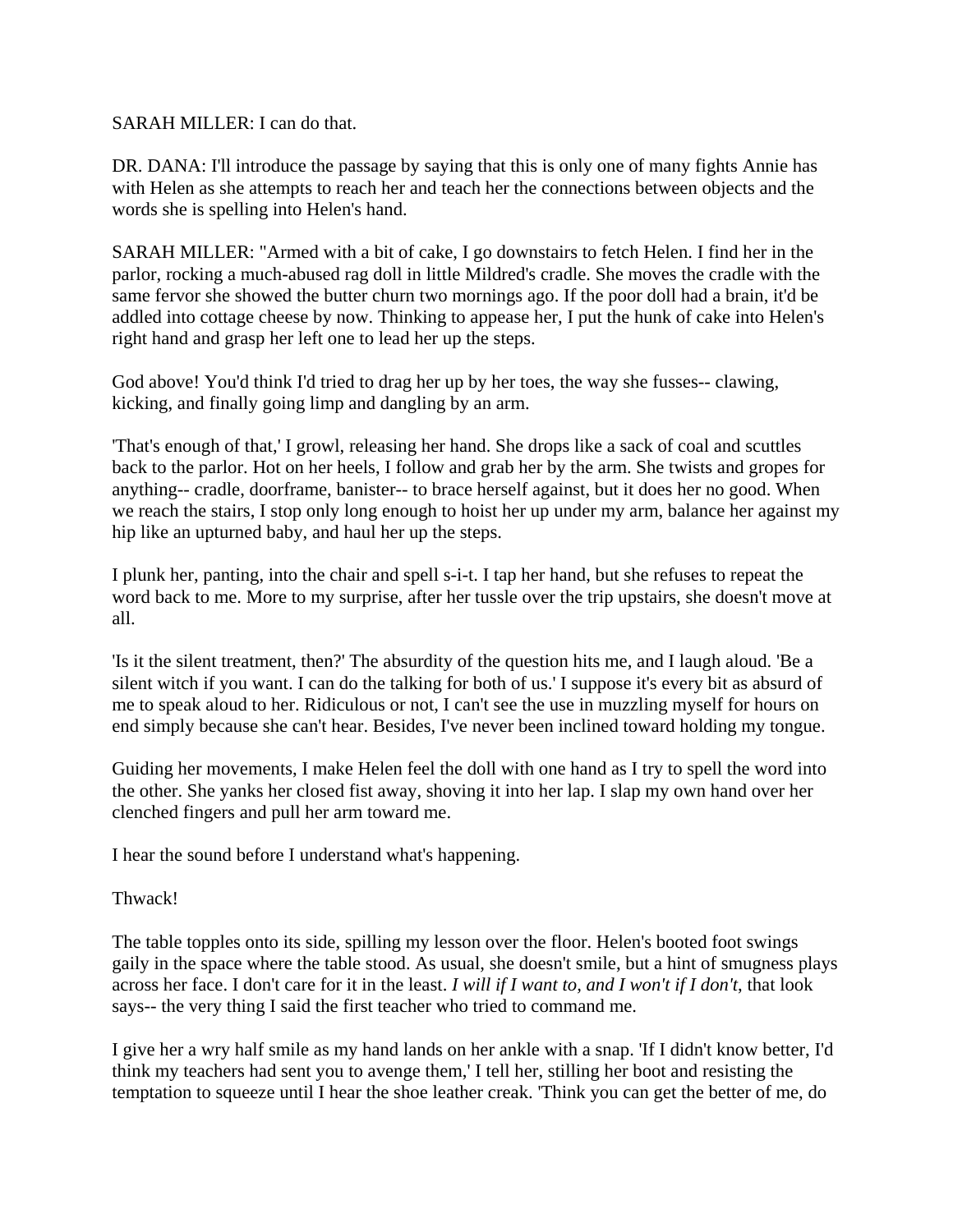you? Not today, my little spitfire. Not today.' She squirms against the pressure of my grip. After a moment I release her.

I right the table and replace all the objects. Helen reaches out for an instant to feel the table, then crosses her arms in a sulk.

'That's right, you. There's no stopping me today.' I reach into the crook of her elbow, grabbing for one of her hands. She hunches up like a turtle, clamping them up under her armpits. Her resistance only stokes my resolve.

Crouching on my knees beside the chair, I lunge in with both hands to wrestle one of her arms free. She grunts like a bull, clutching her hands to her sides. Suddenly all her defiance falls away, and I hold one wrist in my hand like a trophy. I don't realize my mistake.

Her other fist flies like lightning. I hear a crack inside my head and think for a moment of thunder, until something in my mouth distracts me. Something small and cool as the hand of a china doll.

A tooth. My tooth!

I slap a hand over my mouth and hold my breath, waiting for the pain. There is none. Only a slow-waking ache in my jaw. I open my mouth and gasp for a breath.

Searing cold slices across the broken tooth's edge. Tears boil up in my eyes, and my throat swells, but I can't cry, for fear of the scalding pain. I press both palms to my mouth and try to breathe slowly through my nose. Brassy-tasting blood runs from a split inside my lip.

I stumble toward Helen, and she scrambles away, warned by the clumsy jolts of my feet. 'Come back here, you beast!' I cry after her. The exposed tooth-stump throbs with every word. A sob breaks out of my chest, slowing me for an instant as I stagger out of the room and stampede, moaning with each step, down the stairs.

I'll demolish that child. No one has hit me since I learned fight my own father, and I'm not about let anyone start."

DR. DANA: Not your typical schoolhouse scene.

SARAH MILLER: No, but they sure were fun to write.

DR. DANA: So tell us a little bit more about the path you chose to address these struggles, and why you chose to not avoid them.

SARAH MILLER: Let me think about that. I just remember at one point thinking, this kid has no limits. I mean, just absolutely none. And I thought, wow, that could be a lot of fun. I mean, it's going to be not a lot of fun at all for Annie. But there's a scene when they're in that little house alone, and she's trying to put Helen to bed. And she's climbing, literally, climbing the bed posts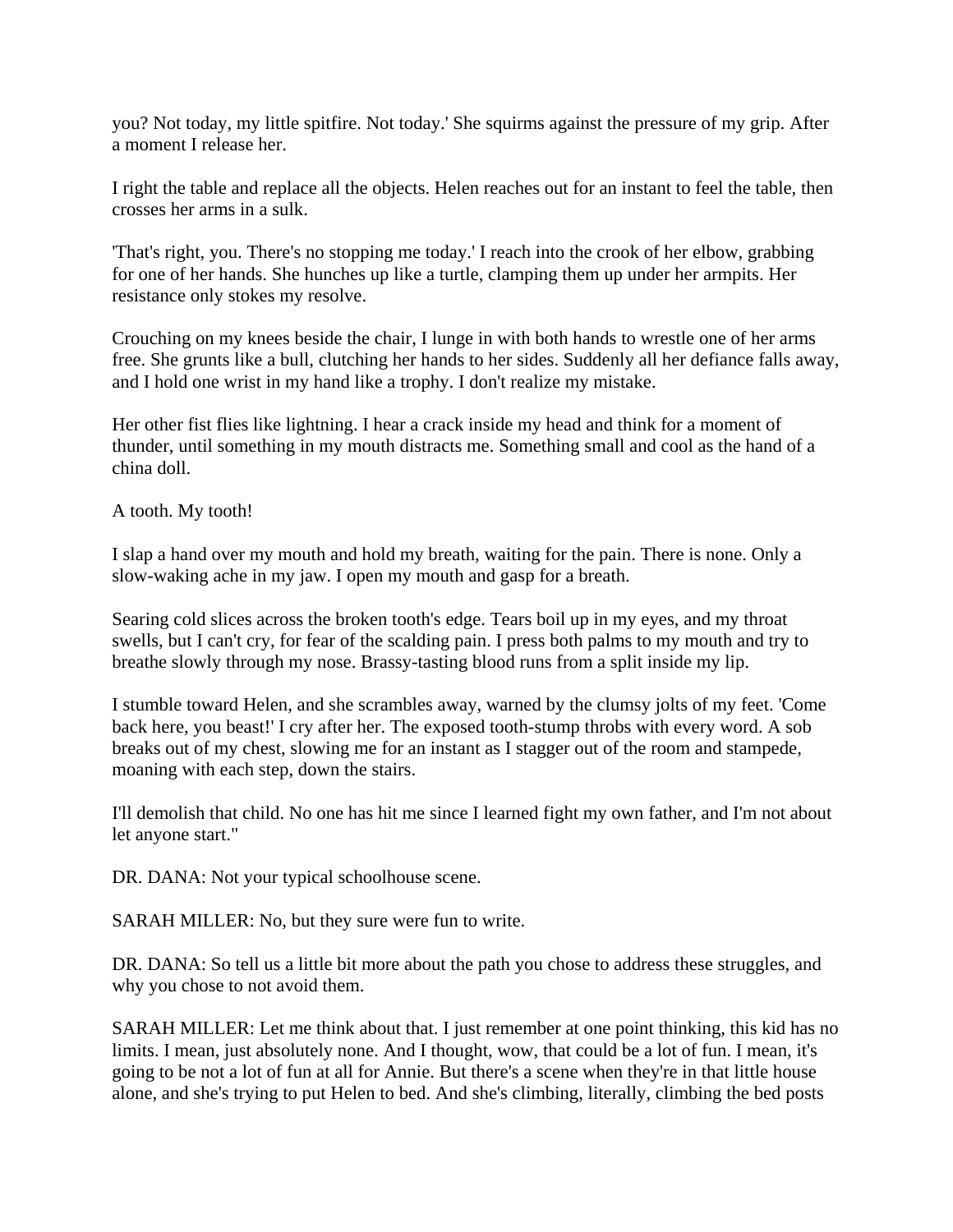and diving under the bed. And that's exactly when I had that thought where, I can do anything with Helen. Because Helen would've done anything.

And I think some of that is lost in light of what Helen later became. Because she was so famous and held up as such a pinnacle of inspiration and virtue and determination. While Helen herself was pretty honest about her childhood, her mother, for example, was uncomfortable with it. Some of the things that came out in her own writing, Mrs. Keller did not, in my guess, approve of. Though, I don't know how much tension it caused between them, if any.

But, yeah, I didn't really want to lose that because that later image is so carefully crafted. And it is a deliberately crafted image. There's a picture of her, and I can't remember in what biography- in about the 1950s, sitting next to Polly Thompson in a car who was Annie's replacement. And Helen looks really mad. And on the back of the photo, apparently, was penciled-- it's noted in the biography, "Don't use. Too tense." And they were completely aware of how she appeared, and how they wanted her to appear.

So I guess to be more honest about the reality of where she started, there wasn't really any way to-- plus anybody who's seen The Miracle Worker knows darn well. She was throwing spoons and kicking people and just completely out of control.

DR. DANA: I'm just amazed at how tough Annie was. She did not back down.

SARAH MILLER: Uh-uh. And I think that had a lot to do with where she came from. Because it was rough. Her father was out of work and was a drunkard. And the children were passed off after her mother died to sort of willing relatives, and then to the poor house where it wasn't pretty. There were people in there dying of alcoholism and young women in trouble as they put it back in the day, having babies that were abandoned and mostly died of disease. And it was just ugly. And she had to be that person to survive. And her own brother died in the Almshouse. And to get through that, she either had to have that kind of will, or she would have been a completely different person. Probably not the person who could have broken through to Helen Keller.

DR. DANA: After a few weeks at the Keller house Annie finally breaks through to Helen by fingerspelling the word "water" while water from a pump is running over Helen's hands. It's a famous moment in their relationship. One that has been depicted many times in books, in plays, in film. What did it feel like to write your version of this scene?

SARAH MILLER: That was probably one of the scarier things to tackle because everybody knows it. Everybody knows what's going to happen. We're going to go out to the pump, and there's going to be water. And there's going to be this enormous light bulb over the whole property when this happens.

But what finally occurred to me and made it so that I could write the book and knew how to end the book was not what this meant for Helen, but what did it mean for Annie to stand there and have that happen. And to have Helen reach out because she wants to know Annie's name. And what Annie chooses to tell her, in a sense, defines her life at that moment and for the next 50 years.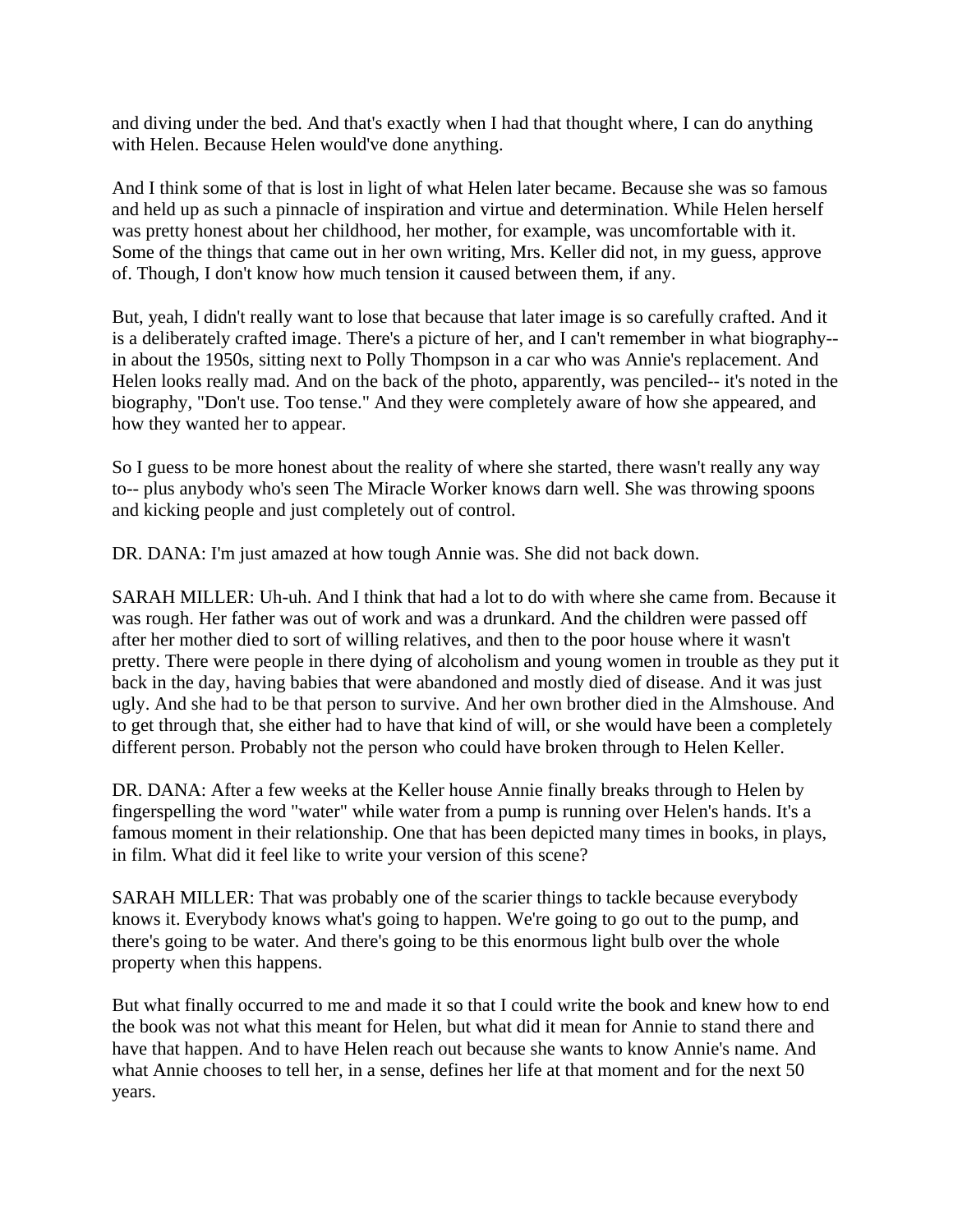DR. DANA: It's beautifully written.

SARAH MILLER: Thank you. That's the point where it turned and, like, OK I can see how to do this differently.

DR. DANA: The book ends on the evening of Helen's discovery at the pump. Can you tell us a little bit about how the story of Helen and Annie continues after this?

SARAH MILLER: After that, it just sort of exploded rapidly. Helen was phenomenally smart. The mind that was locked up in there was an amazing mind. She learned-- I could look it up in a minute-- but dozens of words that day. And hundreds-- there were a hundred and some words that week, maybe. And then went on to be the first deaf-blind person who graduated from college.

She learned English, French, German, Greek. I'm sure I'm missing one. I think she knew at least four languages. She learned, because Braille was not standardized at that point in time, at least two or three Braille-- I can't think of the right word-- but systems. And she was just something else. And she was so hungry to learn and had this amazing capability. She could speak French, for Pete's sake. When she learned to speak, she learned to speak in other languages, even though she couldn't hear her own voice. And people who knew both French and English said she was easier to understand in French, maybe because the qualities of that language were more suited to the qualities of her speech.

Yes, just "kerpow" out of the cannon, that kid. And Annie stuck with her all along. And was kind of overlooked-- well, not even kind of-- literally, pushed aside sometimes because Helen became so famous that people would just shove her out of the way to get to Helen. They wanted to meet Helen.

Annie eventually received-- I can't remember if it was from Harvard-- an honorary degree, which she was kind of reluctant to accept but was talked into it by Helen and friends. So she was, of course, recognized. And there were people who recognized that, in a sense, the miracle was as much Annie as it was Helen.

But the two of them were virtually inseparable for the better part of five decades. And Annie was just always alongside her, always interpreting for her. The interesting thing about Annie though was that when she came across somebody who could fingerspell, or who could communicate directly with Helen, she never hesitated to step aside. She didn't insist on being that middle man and filtering everything. As much as she enjoyed Helen and loved Helen and needed Helen, she was willing to take a break and let Helen have firsthand experience, quite literally, of other people, which I think speaks well of her and her approach to Helen.

DR. DANA: You've also written a second book, The Lost Crown. It came out in paperback this July. The subject matter of the book, the plight and last days of the family Tsar Nicholas II pushes it into the young adult category. I'd be interested to know what it was like to write this book.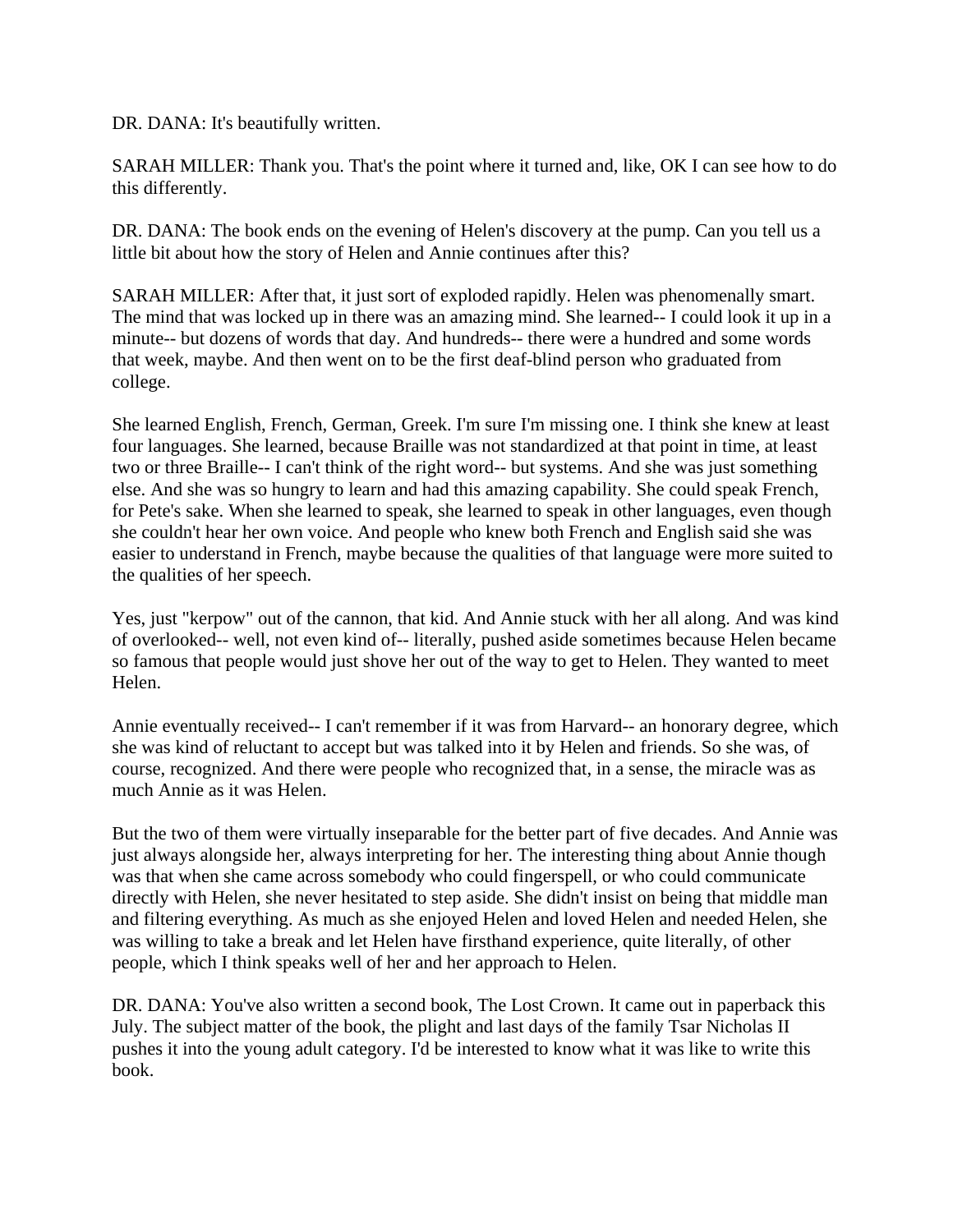SARAH MILLER: That book was a mighty Russian bear. It was bigger in every possible way. I chose to do it from the point of view of four characters. So there were four voices in alternating chapters. The research was just outrageous. Because there's so much, and so much of it is not in English. And so much of it is old stuff. Although, it's not, actually-- now that I think of it-- it's not any older than the Keller stuff. It was just harder to get a hold of. Because a lot of things were locked up during the Soviet era. It was just forbidden.

And so the information that was initially available came out of the 1920s. The courtiers who knew the family, their memoirs, which were really valuable firsthand resources. But you also have to remember at the same time, these were written by people who knew them. Some of them followed them all the way into exile, and their friends, their employers, were murdered.

So their point of view became a lot more sentimental, rosy-colored kind of stuff. And I was lucky while I was working that there were releases of the Tsar and the Empress's diaries-- came out in Russian, but from the two years that I was focused on-- 1917, 1918-- I have their entire diaries loaded with commentary. There was another book of the girls, who were my main characters, their letters and diary entries from World War I. That time leading up to the upheaval and abdication and everything.

So there was great stuff that came out of it. But it was in Russian. And I was a Russian minor, but I tell people I know just enough Russian to frustrate myself. When I sit down with this stuff and I can't read it fluently. I can look at it, and I know the context. And I can see what they're talking about, but I really have to get in there with my dictionary and work to get the nuance out of something like that.

And it was bigger in the sense that the setting was bigger. With Helen and Annie, I was looking at two people most the time in a very small cottage. And these folks had yachts and palaces. And even when they were exiled, they were exiled to mansions in Siberia.

So you sit in one room in that book, and there's maybe four, six, ten people there. And there was just daunting quality to that. Like, do I have to mention everybody who's in the room? I wasn't used to that because it was Helen and Annie. And you knew before, it was just Helen and Annie because there was nobody else in that little cottage.

But, say, here we have a room full of half a dozen people and two dogs and maybe a couple guards wander by. That was just completely different and felt really big. But I've got three shelves of books for The Lost Crown in research, where Helen, I have probably one tightly packed shelf. It was just a big difference in scale.

DR. DANA: What historical event has captivated your interest now?

SARAH MILLER: Ooh. My latest thing that I'm cycling through is Lizzie Borden. I had a big Anne Frank binge. I had a big Laura Ingalls Wilder binge. So the rumors at the library where I work, currently, are that I am writing Anne Frank from the point of view of the cat. Or Little House on the Prairie from the point of view of the dog. Or Lizzie Borden from the point of view